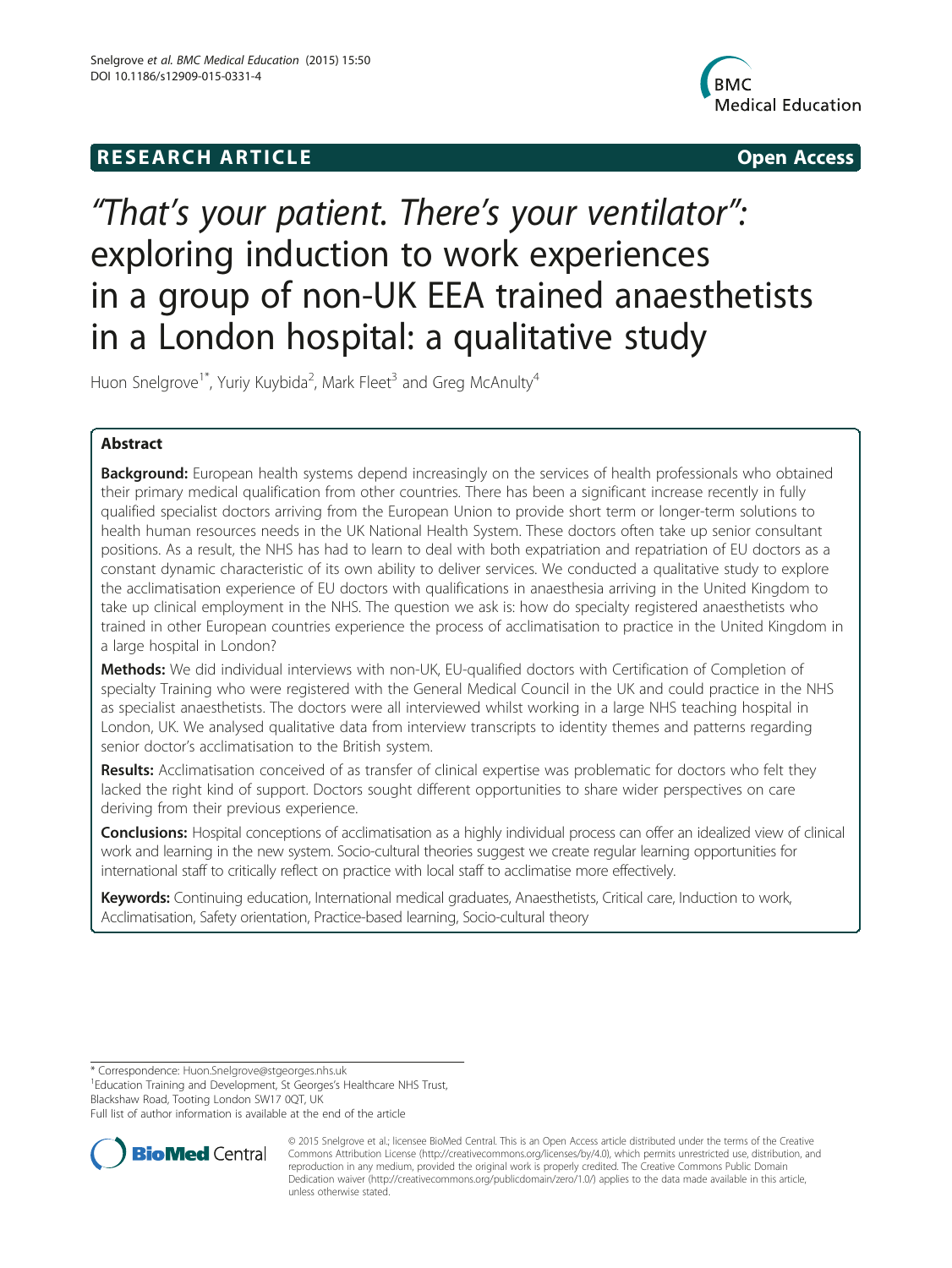#### Background

European health systems depend increasingly on the services of health professionals who obtained their primary medical qualification from other countries. In the United Kingdom (UK) overseas trained doctors form nearly 37% of the workforce of which 10% are from the European Union (EU) alone (Table 1).

The reasons for this in the UK have been driven by factors including reduced trainee numbers, the European Working-time Directive and changes in demographics, expectations and patient flow [\[1,2](#page-8-0)]. The combination of staff shortages in the UK and high labour mobility have also led to increased flexibility of work practices in the National Health System (NHS) in recent years (e.g. the use of employment banks, short term 'locum' consultancies, interim fellowships and honorary clinical contracts). These factors, together with tightening of visa conditions for non EU health workers have led to increased numbers of fully qualified specialist doctors arriving from the European Union to provide short term or longer term solutions to health human resources needs. Specialist doctors from the European Economic Area  $(EEA)^a$  with a Certificate of Completion of Training  $(CCT)^b$  increased by 13% between 2007–2012 [[3\]](#page-8-0). As a result, the NHS has had to learn to deal with both expatriation and repatriation of EU doctors as a constant dynamic characteristic of its own ability to deliver services. Among the ramifications of this has been a need to cope constantly with 'induction' to work of new staff, but also exposure to a rich diversity of employees who are often highly knowledgeable and experienced in their understandings of different European health systems. Surprisingly, despite the rising numbers of EU specialist hospital doctors arriving into the NHS, their retention, morale and educational needs have not been strongly focussed upon [[4,5\]](#page-8-0) and the cross cultural adjustment of 'elite' migrant doctors is, in particular, under researched in the scholarship and policy terrain on acclimatisation [[6](#page-8-0)].

The kinds of challenges doctors face on arriving in hospital systems in Anglophone countries have been reported in the literature in small studies from Canada, USA, Australia and New Zealand [[7-14](#page-8-0)]. These have focussed principally on induction of International Medical Graduates (IMGs) coming into postgraduate training programs in a different culture and refer mainly to primary care settings. The word 'induction' in the literature (from Latin inducer: to lead to) has metaphoric complexity and embraces a view of learning comprising notions of 'acculturation', 'orientation' 'acclimatization', 'adaptation', 'compliance' and 'standardisation' to name a few. We use the word 'acclimatisation' to encompass this complexity while acknowledging it refers to a period of dynamic learning which is extended over a lengthier period of time than the use of 'induction'.

Most of the studies describe subjective personal experiences of the transition to a new system with its corollary of general cultural linguistic and medical-cultural challenges. These include feelings of professional inadequacy including a lack of knowledge and being deskilled [\[7](#page-8-0)-[10](#page-8-0)], losing status and weakening professional identities, being isolated, feeling culturally unaware [[10-12,14](#page-8-0)] and being linguistically challenged [\[7,8,10,13](#page-8-0)]. In these studies there is an underlying emphasis on preordained competencies and professional rather than organisational socialisation where the focus on learning in the new environment is often subsumed in concepts of transfer and up-skilling or re-skilling through some sort of pre-eservice induction training [\[15\]](#page-8-0). This problemoriented view of the 'new arrival' tends to privilege public regimes of justification [\[9\]](#page-8-0). Some recent studies have embraced instead a more extended idea of induction of health care professionals as a process of acclimatisation and learning through 'regimes of familiarity' [\[16](#page-8-0)] 'critical reflective processes' [[14](#page-8-0)], the 'enterprising learner' [[17](#page-8-0)] and notions of growing 'entrustability' [[18\]](#page-8-0) all of which draw on situated and social process models of adaptation and learning in new environments. These have in common a call for comprehensive and expanded organisational support over longer periods of time [[14,18,19](#page-8-0)].

Interestingly, in the expatriate literature on elite professional migration experiences in fields outside of healthcare, similar challenges related to migration from one learning environment to another are reported [[20-22](#page-8-0)]. However, here there is a stronger positive emphasis on what more senior international arrivals bring to the new system. Common themes in this literature concerning acclimatisation point to the need for opportunities for local and foreign professionals to engage not only in discussions about the challenges experienced or cross-cultural awareness raising, but also, and crucially, dynamic negotiations of their leadership roles and of ways they can contribute to improve local practices. This

Table 1 Geographical region of primary medical qualification for UK registered doctors (GMC, 2013)

| <b>PMQ World Region</b>       | No. of doctors | $\%$ | No. of GPs | %    | No. of Specialists | $\%$ |
|-------------------------------|----------------|------|------------|------|--------------------|------|
| EEA11 [1] (excluding UK)      | 25,503         | 10.0 | 3,873      | 6.30 | 11.033             | 15.2 |
| International (excluding EEA) | 67.125         | 27.2 | 9.999      | 16.4 | 17.006             | 23.4 |
| UK                            | 159.898        | 63.0 | 47.199     | 77.3 | 44.643             | 61.4 |
| <b>Total</b>                  | 246.064        | 100  | 61.072     | 100  | 72.682             | 100  |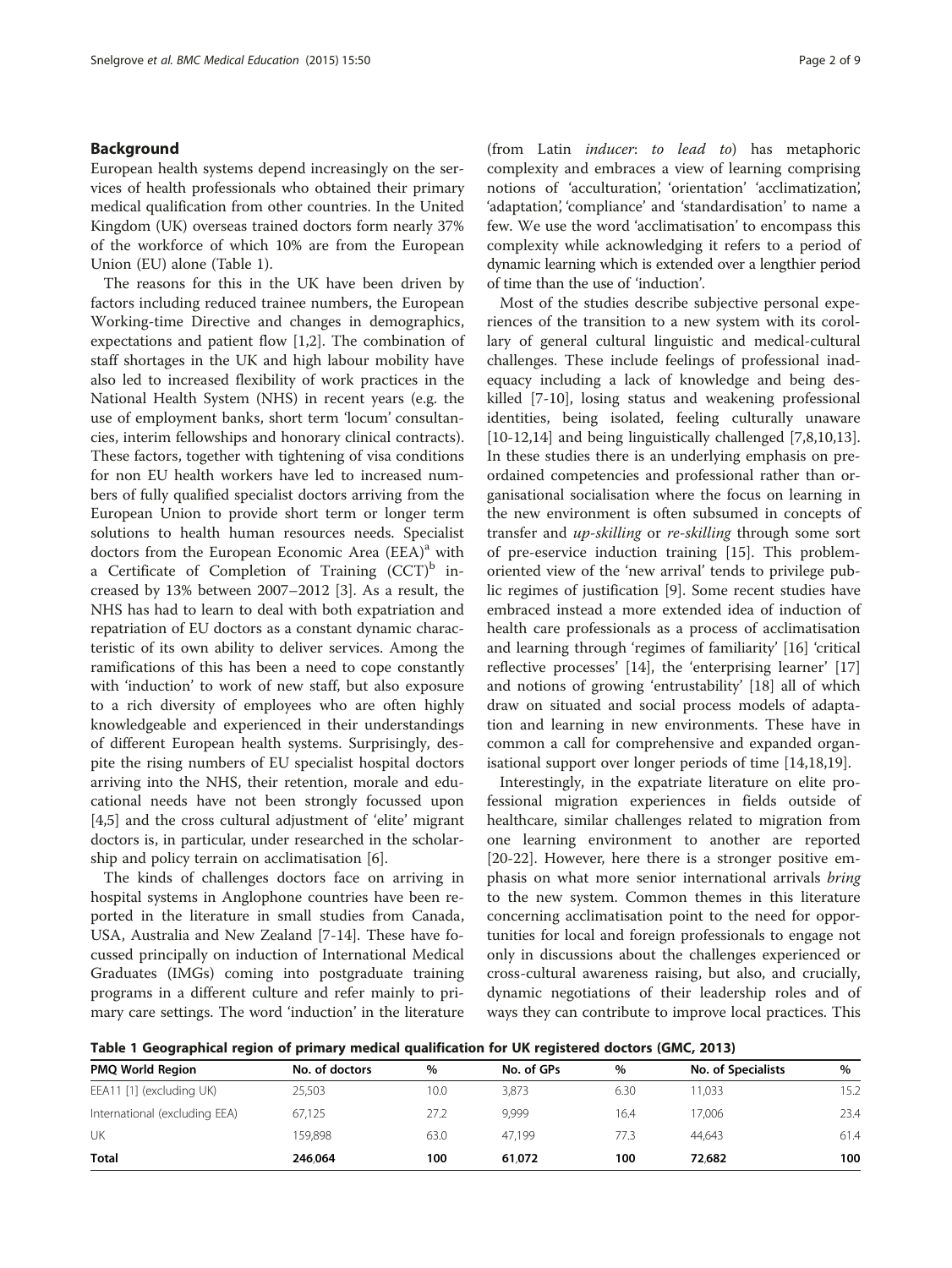appears to be far less emphasised in the healthcare literature.

The question this paper asks is how do specialty registered doctors who trained in other European countries experience the process of acclimatisation to clinical practice in the United Kingdom in a large London hospital? The paper will draw on socio-cultural theories of learning to try to glean insights into how to support new fully qualified international staff more effectively.

# Methods

# Participants

Eight non-UK EU-qualified doctors with CCT certification working in a large teaching hospital in London volunteered to participate in the study between May 2013 and February 2014. Inclusion criteria were that doctors were registered with the GMC and could practice in the NHS as specialist anaesthetists. Ages of the volunteers ranged from 33–46 years. While all participants were eligible to apply for consultancy positions, three preferred to take on more junior clinical roles. The period elapsed since arrival in the NHS spanned from 8 years to 18 months. Table 2 indicates the EU countries of origin and the dates of participants' primary medical qualification (PMQ).

#### Data collection

Anaesthetists were interviewed individually for 60-minutes by H.S. Recruitment was opportunistic and performed by personal contact by two co-researchers: a consultant anaesthetist (GM) and an anaesthetist registrar (YK). Participation was voluntary and written informed consent was received from all interviewees. Ethical approval exemption was given by the National Health Service Ethics Review Board.

Interviews were filmed and audio recorded. The content of the semi-structured interview guide was prepared by informal exchanges with expert informants and by conducting a literature review. The resulting interview schedule was piloted with 2 volunteers from another hospital. The interview guide consisted of open-ended questions designed to encourage free expression and generate responses

#### Data analysis method

The interviews were transcribed verbatim from digital recordings. After transcribing the interviews copies were sent via email to each interviewee to receive respondent validation [[23](#page-8-0)]. Reply emails were included with the interview corpus for detailed analysis. Drawing on grounded theory [[24](#page-8-0)], we initially used independent 'open coding' involving attaching conceptual labels to segments of data and then comparing our codes. Although our recruitment of doctors was opportunistic, we did not decide beforehand an upper limit of the number of doctors to interview. Instead, in our thematic analysis we found that saturation, or the point at which no new information or themes are observed in the data was evident after 9 in-depth interviews, and that basic elements for metathemes occurred as early as five interviews. During independent thematic analysis the researchers HS, GM and YK arrived at consensus and clustered codes into discrete categories to develop an organizing structure to illustrate relationships. Through coding categorization and analytical reflection more subtle themes were generated. We then compared and re-examined these looking for similarities and differences across categories.

Three emerging themes were then applied to the full set of individual transcripts through the use of a coding glossary [\[25](#page-8-0)]. These are summarised in Table [3](#page-3-0).

We drew on socio-cultural theories from Vygotsky [\[26](#page-8-0)], Harré [\[27,28](#page-8-0)] and Edwards [\[29-31\]](#page-8-0) related to ideas of assisted performance to illustrate how themes and concepts systematically interrelate. The model in Figure [1](#page-3-0) assumes that in the process of learning and identity development individuals move from quadrants 1 through 2 and 3 to 4. It shows how individuals in formal and informal environments are able to engage with others in order to approach, assess and respond to the possibilities of action available to

Table 2 Country of primary medical qualification

| Grade           | Sex | Country of primary qualification | <b>PMQ</b> | Specialty Registration In UK |
|-----------------|-----|----------------------------------|------------|------------------------------|
| Clinical fellow |     | Italy                            | 2006       | 2012                         |
| Consultant      |     | Italy                            | 1989       | 2003                         |
| Consultant      |     | Germany                          | 1991       | 2004                         |
| Clinical Fellow | M   | Greece                           | 2001       | 2011                         |
| Consultant      |     | Greece                           | 1998       | 2005                         |
| Staff grade dr. | M   | Poland                           | 1996       | 2002                         |
| Consultant      | M   | Germany                          | 1990       | 2009                         |
| Clinical Fellow | M   | Spain                            | 2007       | 2012                         |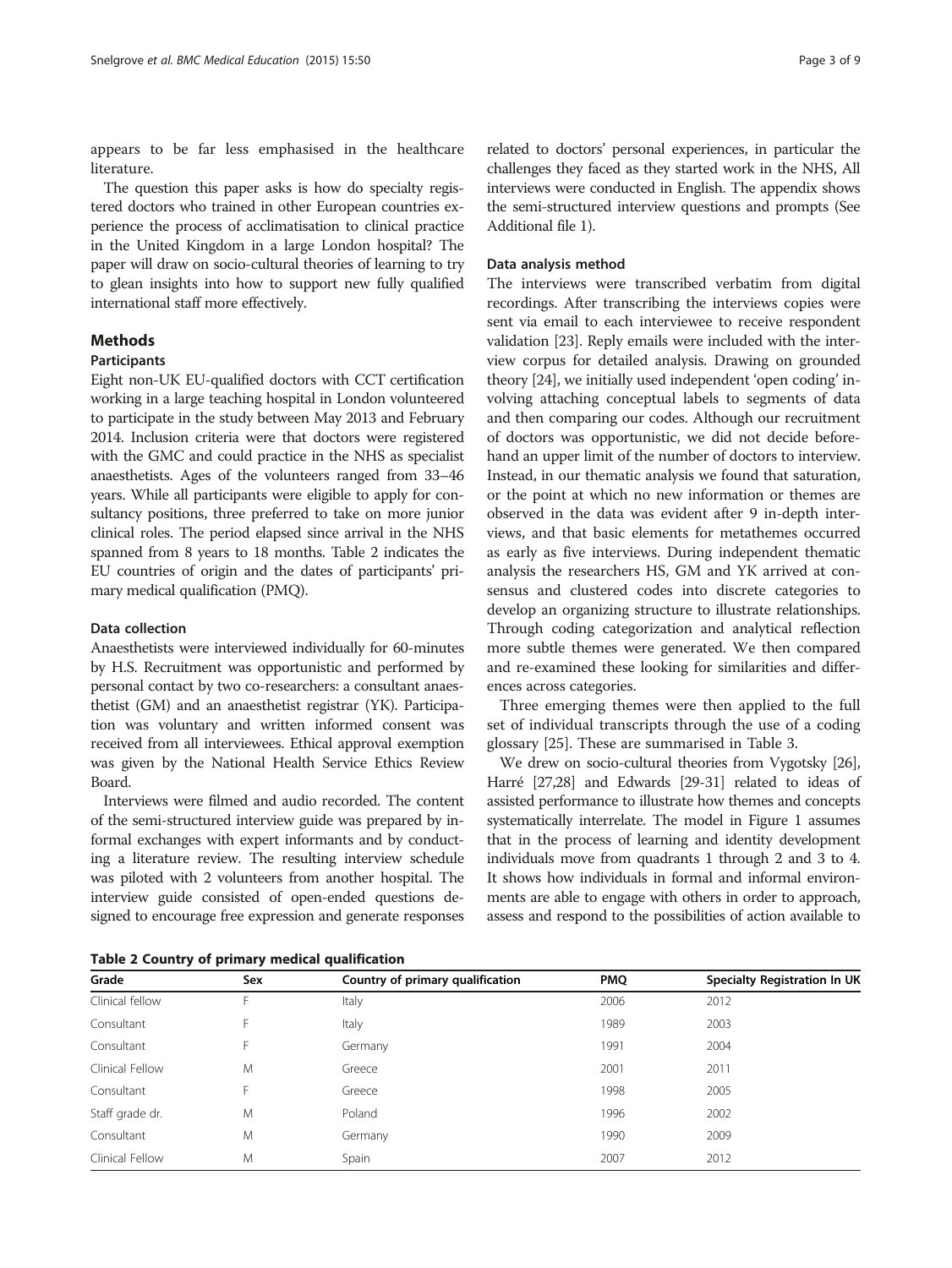#### <span id="page-3-0"></span>Table 3 Coding themes

| <b>Themes</b>                      | Sub categories                            |
|------------------------------------|-------------------------------------------|
| Crossing borders & acclimatisation | Formal and extended<br>induction process  |
|                                    | Language and<br>communication             |
| Patterns of participation          | Personal agency,<br>legitimacy and status |
| Learning and supporting expertise  | Learning with others                      |

them in a situation. The capacity to move to and fro across the quadrants to support learning is what Edward's calls "relational agency" [\[30\]](#page-8-0). While this model was historically used to describe learning by individuals, it has more recently been deployed to account for collective learning in organisations where the emphasis is on the creation of transformative learning, rather than transmission learning [[32,33\]](#page-8-0) This shift in approach from individuals, describes how learning emerges in institutionally situated activity and how higher mental functions arise from collective forms of behaviour, and from 'multivoicedness', where contradictions and dissonance are thought of as a creative source of change and development [\[34\]](#page-8-0).

# Results

### 1. Crossing borders and acclimatisation

The combination of moving country, changing language and a new hospital system created a strong psychological sense of uncertainty, particularly among consultant doctors. Interviewees said that they were ill prepared for the realities of clinical practice in the UK and surprised that formal hospital induction was non-specific to foreign doctors, consisting of just 2-days of seminars on occupational health and general hospital procedures. The interviews reveal how doctors therefore looked to extend their induction experientially and informally and how they tried to reconcile discrepancies in their understandings.

## Formal and 'extended' induction

One senior consultant described the message she received from the formal induction as "a very objective view of acculturation".

I heard these descriptions of routines and rules and stable patterns of activities and protocols [ ] and unfamiliar words to describe them, that the English staff all recognized and understood, and that everyone adopted. So I had to learn them too, to be a consultant here

A recurrent motif across interviews regarding induction is an idea characterized by the objectification and standardization of shared understandings; a 'demand' to learn a 'common language' to quicken knowledge transfer. For interviewees, however, transfer was more than just common language. A senior consultant described how she sought to "find out what they really expected of me" by shadowing future colleagues in theatres for two full weeks:

I observed and tried to just, probably got on lots of people's nerves. But for me it was really reassuring to see how people did things and asking questions and you know [ ] standing on the edge but looking in. It was my way to know the system!

This self-initiated acclimatisation "without pay" was an opportunity for her to constitute and re-constitute her

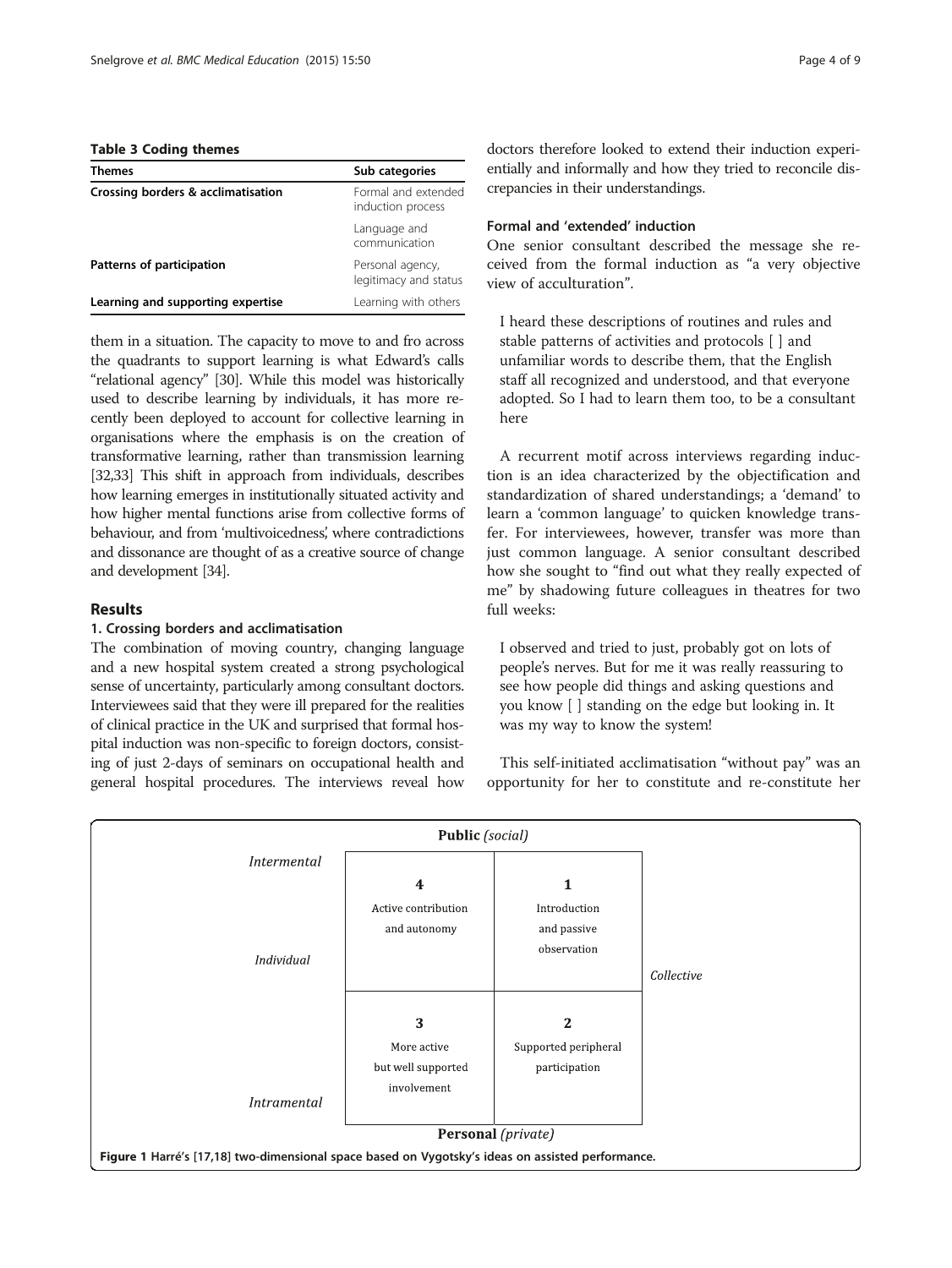ways of 'knowing' in the new organisational culture (See Figure [1](#page-3-0)). In fact, the capacity to be 'expert' was a recurrent concern for all the doctors with senior roles. Most reported feeling that they needed to reconfigure their professional identities downwardly. One doctor said his expertise had 'shrivelled' while another remarked:

I remember for the first four to eight weeks, I felt very uncomfortable on very, very thin ice. Like being considering myself as a very experienced anaesthetist. That I could fall.

The consultant's perceived capacity to interpret and use the tools in his environment to act clinically was key to his sense of being an expert but the cultural shift meant his expertise was now reconfigured more as a dynamic on-going accomplishment, to stay upright, than a static transferable competency from one country to another.

For the hospital, the CCT credentials indicated this doctor was ready to practice in the UK. However, consultants interviewed said they were expected to contribute activity and autonomously too early on, often before they had developed sufficient social capital to be able to perform at their previous levels of expertise.

I wasn't supported terribly, I have to say. I had a couple of quite difficult times during the first months and then after that I requested to have a mentor, a person with whom I could meet. I am like: 'Sorry, I am completely new to the system, [ ] but induction works for everybody [ ] probably from the UK, who starts in this Trust. So you just learn a couple of things, but all the important things for you coming in from another system you just, at times, have no inkling.

#### Language and communication

Interviewees were acutely aware of the effect language skills have, even though all could communicate fluently. The simplest tasks of measuring, answering phones and interpreting abbreviations could cause discomposure. One anaesthetist describes her alarm on reading the patient notes in theatre.

"Oh, we are having an admission: the  $AAA<sup>c</sup>$  repair", and I didn't know what AAA was. And I was afraid to ask what is the AAA repair because everybody reacted around me, this is well known. I open the notes and I will see the scribble, it will not help me. So I was like… The first week I was just treating the monitors, I will look the monitors around me, I was like in the fight or flight mode, yeah, in the middle of the ICU<sup>d</sup>. I looked at the monitors and I was treating the monitors not knowing actually how the patient ended up there.

Amidst this abundance of culturally saturated tools her embarrassment was obvious when the surgeon later rejoined:

"AAA? Well, it's not Moody's rating of the Greek economy!"

Reflecting on this episode she remarked that in Greece the use of acronyms is 'not legal' on patient records because they can confuse people. This was a sobering afterthought in a system where written and verbal communication failures are among primary causes of serious incidents in UK hospitals [\[35](#page-8-0)].

Although formal mastery of English eclipses our discussions of non-locally trained staff, it is not at issue here. Instead there is a broader conception of communication competency that is more congruent with our understandings of how safety emerges through collective shared understandings. A consultant level doctor who is new to the culture and 'in fight or flight mode' admits to being reticent. Yet what is crucial for all staff in critical care contexts is how reflexively aware they are regarding their understanding of events and how they construct, strategically, meanings with others and reconcile discrepancies in practice. This aspect of communication competence cannot be addressed with a pre-emptive reliance on formal language testing alone<sup>e</sup>. Doctors interviewed said we needed to contextualize the learning of language strategies with local staff within existing frameworks commonly used to improve the communications skills of local staff; for example, through extensive opportunities to discuss and practice clinical non-technical skills and through simulationbased team exercises.

# 2. Patterns of participation

Doctors' accounts of early and effective participation in practice unfolded along axes of 'autonomy' and public 'scrutiny' revealing their efforts to manifest leadership and expertise. Interviewees agreed that junior clinical fellow posts generally established doctors within a network of supervision and support which facilitated their ability to 'feel safe' and 'acclimatize'. However, they complained of lack of autonomy. In contrast, two consultants provided starker descriptions of feeling under scrutiny and the emotional impact this had on them. A common theme was adjusting to more independence and autonomy; 'to people's expectations that you lead'. A German consultant described his initial disorientation:

It was because of the independence you have here and very often you work on your own and you make your decisions on your own. Let's say, where I come from, if you work in an anaesthetic department you have a sort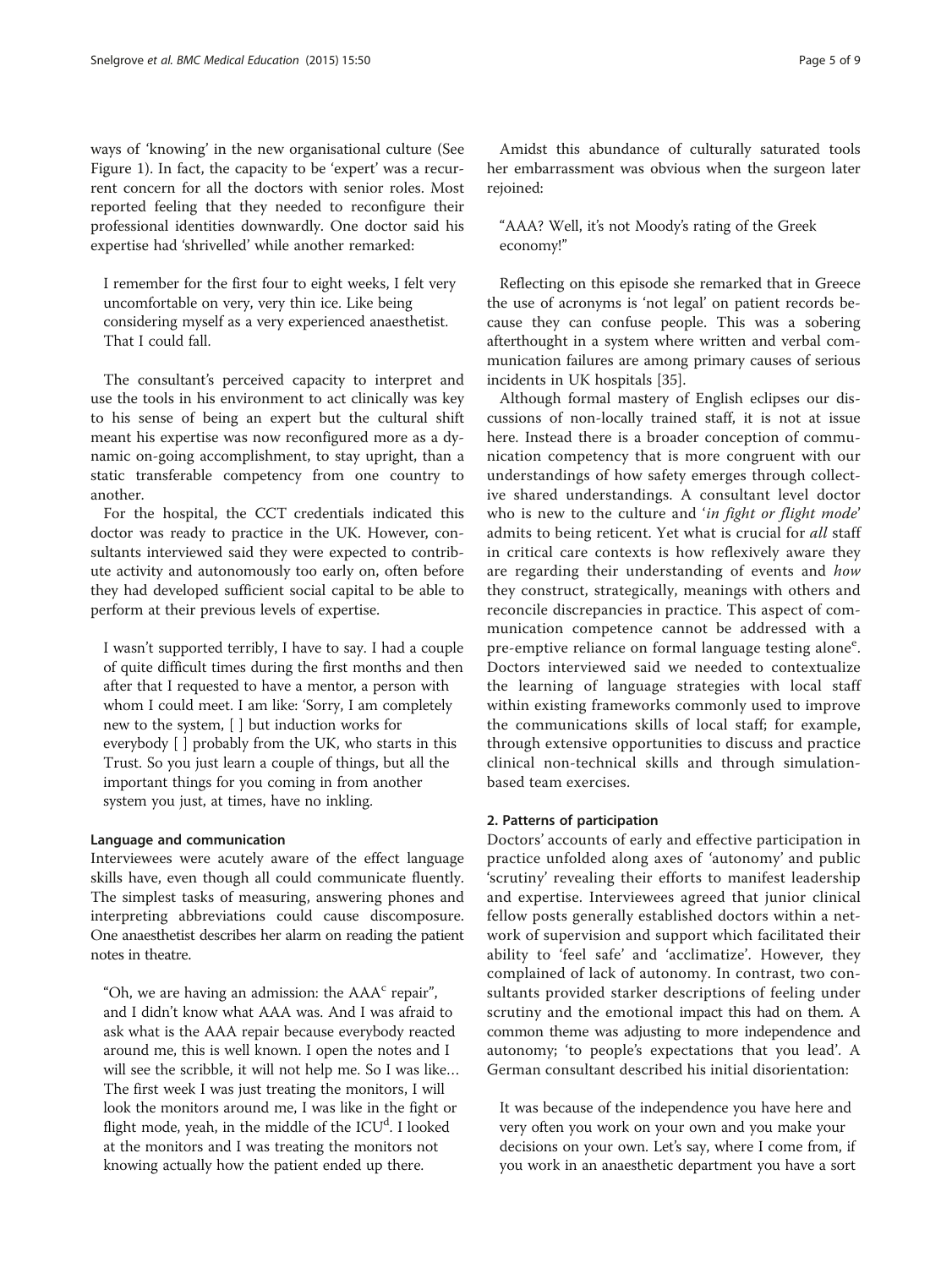of corporate identity in a way how we do things. If you do general anaesthetist, let's say you do a colorectal list which I did at the beginning, you would have all the anaesthetists in the department, especially the senior ones, would have agreed on how to do this colorectal list so the variation in treatment and the variation in doing things would be minimal.

When expert practice was no longer sustained by a 'corporate identity' and consensus, greater autonomy caused an unsettling perception of unconformity. Consultants found they had to convert their clinical knowledge and expertise into localized solutions 'on a new block' but that their expertise was now suddenly stripped of its previous contextual richness. An Italian consultant described this predicament:

I was on my own on the block. And that was my list. That was my ventilator. That was the patient [waving as if to say goodbye] 'Have a good day!' I was completely left alone to face the cultural differences, the technical differences, nobody would tell me the list works this way or that way.

The need for more opportunities to reconstitute their knowledge in conversations about practice is a recurrent theme in interviewees' reflections on their learning. In Vygotsky's 'intramental'stage (Figure [1](#page-3-0)–quadrants 2–3) what is valued in a social context is assimilated into how people think. When these understandings are 'externalised' in Harré's [\[27\]](#page-8-0) (stage four they are enacted 'publicly' and reconstituted. This is central to Vygotsky's [[26](#page-8-0)] vision of human agency. From a socio-cultural perspective, hospital systems that are adept at learning should be ones in which professionals, irrespective of their seniority, find it easy to go to and fro between the areas of support so that they can reconstitute their knowledge and contribute to practice. Consultants in this study lacked local contextual understandings but found it difficult to engage in recursive 'feedback' loops in the clinical environment, and this was frustrating.

## Personal agency, legitimacy, status

Interweaved in doctors' accounts are recurrent episodes which show how they tried to shape a distinctive notion of self–identity, but struggled at times to reconcile this with their social-identities. One new consultant describes how she felt the surgical team wanted to 'test her professional mettle' and of the psychological 'knock-on effect' this had which lead to a 'near miss' incident. Her patient suffered a sudden, potentially dangerous fall in oxygen saturation during anaesthesia and she was unfamiliar with the equipment:

At the time I felt as if everybody's eyes were just on me, watching me, how I was doing, what I was doing, and I

felt that I couldn't fail. So before calling for help or calling, you know, this is a risk situation, and again, because of cultural reasons, I was like, may be I should handle this on my own. People will be like "this is a [pauses, opening hands in a gesture indicating hopelessness] a foreign doctor, and we're expecting her to have problems, we're expecting her not to be up for the challenge, for the post, and so it's like 'let's see how she does'.

This is not simple a fragment of autobiographical narrative but also a collective storyline concerning an operating team. Harré's model is useful here because it shows us how professional identity is mutually constituted and how this construction comprises both individual and social factors. If what one says or does cannot be joined in the locally accepted cluster of behaviours that define the 'professional persona' that person is treated with distrust. The anaesthetist's reflection on this event is an insightful, if belated realization of the need to engage in a different way with her team.

I was expected to lead. That was the main problem. It took me a long while to understand how much of that was required of me. I had to lead. I had to voice what I wanted. I had to voice my thoughts, what I thought was right or wrong for that situation and I'd prefer to do this instead of keeping all to myself, essentially in Italy that didn't matter I just had to get on with the job, [in Italy] try not to bother the surgeon and just churn operation on operation

To break the cycle of professional isolation she realised she needed to voice her clinical reasoning and decisions to others. But also that local staff needed to recognize motives and resources she brought to bear on the task to align their own responses. From the socio-cultural perspective the expectation 'to lead' here is to construct shared understanding by working together to interpret the problem as well as to respond to it. It rests on what Edward's calls 'relational expertise' [\[30](#page-8-0)].

In another instance of this a consultant challenged the customary ways of doing things that were embedded in the organizational culture:

Hang on! If there is really something I really don't want to do, and they're doing it here, I still don't play the, you know, play the game, because if I feel it is unsafe. So I felt, you know, I felt I had the ability, although it was obviously stressful, to speak up and say: "Actually, I think this is not how I should do things. I think I might do it this way.

Instead of simply 'internalizing' the local knowledge and how it is manifested in a routine she contests it by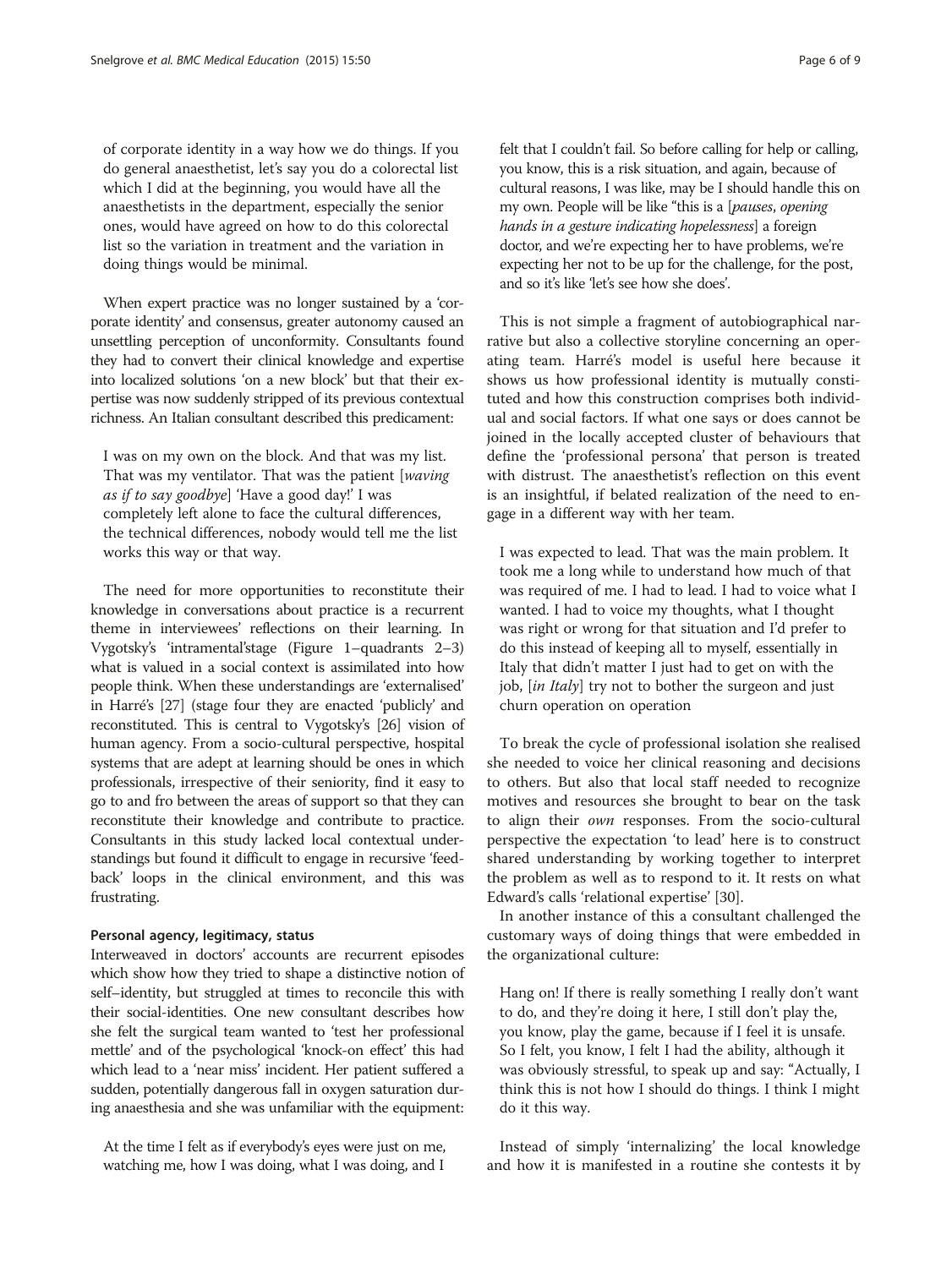'speaking out'. By refusing to adapt - to 'play the game' of how things are routinely done – she reinterprets and thereby potentially reshapes the practice. This is the meaning of Harré's 'public self' in quadrant 4 – the acquired confidence to contribute something new and to openly voice one's position.

#### 3. Learning and distributing expertise

Doctors interviewed felt that there was a need to harness the ways of seeing that new senior staff bring into the hospital from other systems. And that contested practices were never entirely a matter of personal professional autobiography or membership of a distinctive cultural group, but rather an opportunity to open up dialogic spaces from which both new staff and the system could benefit. One consultant, for example, described his 'awful uneasiness' that after delicate anaesthetic procedures patients were sent back to the wards rather than to High Dependency Units (HDU).

You know, if you do stuff to them that is slightly dangerous, for example, a thoracic epidural, you would want them to be monitored at least in an HDU environment, whereas most of my patients I have to cope with are going back to the ward. And I remember, every Monday, I was calling the ward at 8 o'clock at 9 0'clock in the evening and then again at midnight because I was very worried about what I could do to my patients because I obviously wasn't used to that. I didn't trust that the system would work.

Closely tied to the need for more opportunities to share their own wider perspectives on care with colleagues, was another, to have their own professionalism acknowledged. A consultant explained:

So it's like "I really don't understand why you did this" and it's like "This is why I did that, and it's a perfectly acceptable reason why I did that. If you're telling me that I should just do things one way, just say so, but it's not quite an explanation of why I should do things, that way. It's not a protocol or a guideline. So at times, it's like, "can we just talk about cultural differences and that was my attitude at the time "I'm very willing, which is why I requested this mentorship in the first place. I'm very willing to try and understand what's appropriate for the system because I haven't come here to establish a new rule; I've come here to embrace a new system. But, you know, I'm not a novice, clinically!"

The search for 'spaces' where divergent meanings of how to do things could coexist, and extended ideas of clinical understanding emerge, is a distinctive strategy of doctors' resilience during their acclimatisation.

Among 'spaces' consultant doctors thought should be early components of induction processes for senior staff were not only the obvious options of having mentors and buddies but also of 'being assigned early on as mentors to others', opportunities to 'teach junior staff', to contribute knowledge in formal case studies or presentations and opportunities to participate in and contribute to local educational activities.

# Discussion

This small study aimed to explore the experiences of EU non-UK consultant level anaesthetists arriving at our hospital to take up employment from other European countries. It reveals that the process of acclimatisation into the NHS extended over several months and was often a stressful one. It challenged the doctors' own sense of identity, status and sometimes their value systems. Similar themes have emerged in the wider literature on IMGs as well. However, this study focused on specialty doctors who were working as consultants, or eligible to work as consultants in the UK, and whose challenges were greater because they had heavier clinical responsibilities and greater autonomy.

In the light of NHS employment practices characterised by flexibility and mobility this study foregrounds how newly arrived non locally-trained specialists in our hospital were left largely to acclimatise 'alone' to meet service delivery needs. This appears to reveal an understanding of 'preparedness' for practice that is based primarily on an idea of individualised 'credentialisation' of learning. In other words, it shows a bias towards a pedagogy of individual acquisition where more senior doctors just need to 'learn on the job', and an enduring idea of decontextualized and unproblematic transfer of learning from previous experience in other countries [\[15](#page-8-0)]. The doctors in this study clearly contested the assumption behind a short formal hospital induction programme for new staff, that this was in any way sufficient to preempt the cycles of professional isolation and feelings of unsafeness they said they all experienced in their first several months on the job after arriving from another country.

In contrast, the theoretical insights developed from the Vygotskian tradition by Harré [\[27,28](#page-8-0)] and Edwards [[30,31\]](#page-8-0) provide an insightful critique of transfer and adaptation approaches because they suggest that human action and development arises through negotiations between the social and the personal worlds in ways that are relational rather than fixed or static. This was borne out in the interviews, in different ways and with different emphases, where 'induction' to practice was reconceptualised as an extended interactional process that should enhance knowledge sharing. Consequently, what newly arrived foreign consultants said they needed to break the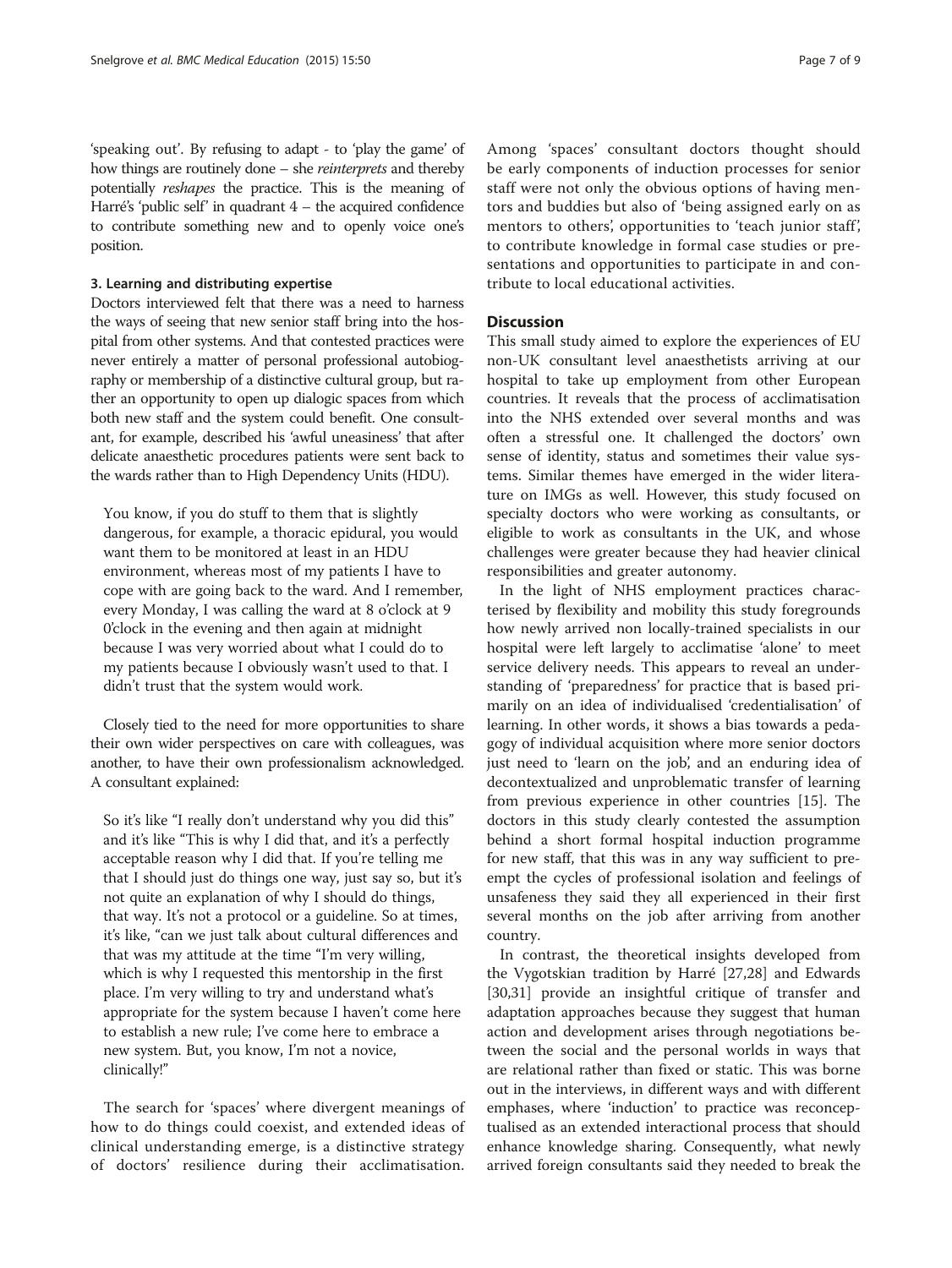<span id="page-7-0"></span>cycles of professional isolation they had experienced were more formalised opportunities to observe others, to be observed and to engage more systematically in conversations about practice with colleagues. Part of this concerted effort should encourage opportunities for new staff to reformulate problems they encounter and challenge certain aspects of the culture and routine practice in the host country workplace. Interestingly, such challenges were seen as key to learning about how things were done, but also to developing meaningful communication and reciprocal trust with local staff and teams.

Simple and economic strategies to support new arrivals could include regular group meetings with local staff to reflect on everyday practical challenges. Involvement in simulation-based training in the hospital could also provide opportunities for feedback seeking and giving and, importantly, an occasion to raise cross-cultural awareness among local staff. Assigning mentors and buddies to all grades on arrival is also highlighted. These sorts of strategies are not new, but most are usually reserved for more junior doctors and trainees rather than with consultant level doctors working on the shop floor.

Interestingly, what distinguished the needs of more senior doctors in this study was the desire to acclimatise to the hospital in proactive ways, for example by involvement in quality improvement teams and through teaching and mentoring more junior staff. These activities would hone their communication skills and strengthen their system knowledge and relational expertise while preserving their professional identities during the first months of acclimatisation when they reported they felt most exposed.

This study has many limitations. Firstly, it represents a small cross section of specialist practitioners in our hospital and by not following up on interviews we have risked getting only a snap shot of doctors' views. Although the opportunistic sample of anaesthetists represented a mix of grades, ages and gender, it is likely that some participated because they particularly wanted to share their story. This might have led to the selection of some unduly pessimistic or optimistic views. Importantly, how the doctors developed strategies of resilience in the face of hardships is left largely unexplored, although this is a key to understanding processes of acclimatisation and adaptation. Furthermore, all interviews were done in English, which might have prevented some participants from being able to express the nuances of their experiences fully. A broader range of specialties, and professional roles could also have provided richer insights. Finally, the inclusion of ethnographic observation methods would have strengthened the findings considerably by bringing empirical observations to bear on personal accounts and recollections. Future studies will need to incorporate our knowledge of the complex layering and dimensionality of doctors' experiences emerging here

with new programmes designed to strengthen on-the-job confidence.

### Conclusions

Senior doctors arriving from abroad expect adequate organisational orientation and support over time to acclimatise and integrate into the new system to deliver quality care. We can do more to acknowledge how experienced doctors' own interpretations of clinical practice and events that comprise their acclimatisation learning experiences provide opportunities to reconstitute knowledge individually and collectively in the system. To harness this experience and support new staff requires a more cohesive institutional approach. Needless to say, support is not a substitute for personal expertise and individual responsibility, but an organisation which opens up dialogic spaces with the knowledgeable rather than the novice newcomer, is surely a more resilient one.

#### **Endnotes**

a European Economic Area: includes EU countries excluding Croatia plus Norway, Iceland and Liechtenstein.

<sup>b</sup>The CCT is awarded to specialist doctors under Annex V (point 5.1.2) of Directive 2005/36/EC for the UK. The certificate confirms satisfactory completion of specialist training.

Abdominal Aortic Aneurysm.

d Intensive Care Unit.

<sup>e</sup>The NHS made it a requirement on the 18<sup>th</sup> June 2014, that non-UK EU doctors acquire an International English Language Testing Score of 7.5 (NHS Employers).

# Additional file

[Additional file 1:](http://www.biomedcentral.com/content/supplementary/s12909-015-0331-4-s1.docx) Interview Schedule. Semi-structured interview Schedule for EU trained anaesthetists Interviews were approximately 60-minutes long.

#### Abbreviations

AAA: Abdominal aortic aneurysm; CCT: Certificate of completion of training; A CCT in: Anaesthetics provides its holder with recognition of this qualification within Europe; EEA: European Economic Area; EU: European Union; HDU: High Dependency Unit; ICU: Intensive Care Unit; IMG: International medical graduates; NHS: National Health Service, United Kingdom; UK: United Kingdom.

#### Competing interests

The authors declare that they have no competing interests.

#### Authors' contributions

HS developed study design and interpretative framework, conducted and transcribed interviews and identified with the group emergent themes. He also wrote up the drafts for critical review. YK contributed to acquisition of data by conducting and transcribing interviews and in refining interpretative themes as well as contributing to induction programme design implications from this study. MF contributed to interpretation of the data, discussions on intellectual content and emerging themes and revision of the final version. Following analysis of the data he also contributed substantial design input for the new induction programme. GM contributed to interpretation of the